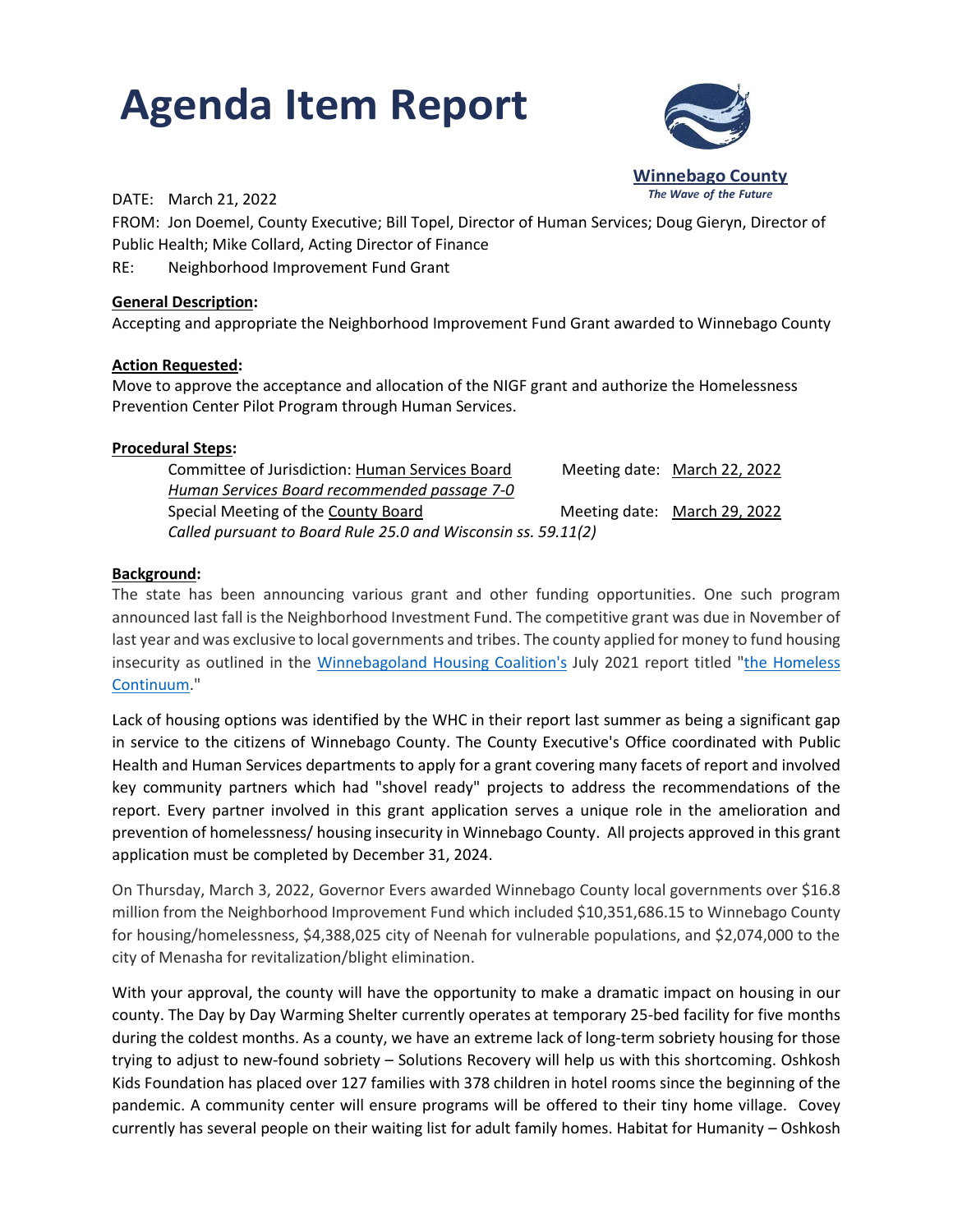has been able to provide opportunities for home ownership at the rate of one to two families a year while their waiting list continues to grow. Human Services is proposing a first of its kind model to create a homelessness prevention center to provide information and referral services to keep people from landing back out on the streets, another key component of the WHC report.

An approved grant will enhance the ability of the county to collaborate with our community partners to affect change in multiple levels of homelessness.

More specifically the projects that were applied for and awarded:

- **Day By Day Warming Shelter** Year-round homeless shelter for 50-60 residents per night.
	- o **\$3,587,720 total**: \$3,500 for land costs (land due diligence and title/closing costs), \$3,254,220 for building costs (construction, electrical, HVAC, security), and \$330,000 for soft costs (architect, permit fees, utility connection fees)
- **Oshkosh Kids Foundation** Community center for a tiny house village providing families shortterm shelter and programing assisting them with stability and leading them to independence.
	- o **\$570,000 total**: \$500,000 for community center within tiny house village (construction, engineering and design costs, HVAC) and \$70,000 for labor of a 0.5 FTE case manager and 0.5 FTE property manager
- **Solutions Recovery** Filling the need for long-term sobriety housing as well as providing access to programs.
	- o **\$1,500,000 total:** \$1,000,000 for property acquisition/building costs for 5-6 additional sober living properties and \$500,000 for recovery center upgrades and ADA compliant welcome center addition
- **Covey** Provide more adult family housing for those with cognitive disabilities.
	- **\$1,063,124 total:** \$226,730 for Oshkosh Adult Family Home (9<sup>th</sup> and Minnesota St), \$457,664 for a second Oshkosh Adult Family Home, and \$378,730 for Menasha Adult Family Home (purchase of parcels, construction costs including labor, furnishings, and security systems)
- **Habitat for Humanity of Oshkosh** Purchasing lots and offset construction cost giving Habitat the ability to house 5-6 families per year as opposed to the 1-2 they are currently able to provide.
	- o **\$2,425,680.15 total:** \$680,000 for land acquisition costs (6 lots on Grove St, Oshkosh and parcels in Omro) and \$1,745,680.15 for construction costs (including 1602 Bowen St and 421 Monroe St, Oshkosh)
- **Housing Resource Center Pilot**  Create a resource for those at risk of losing shelter to prevent them from falling back into homelessness in the first place.
	- o **\$941,228 total:** \$21,000 for emergency assistance, \$860,564 for personnel/admin costs, \$59,664 for office equipment and marketing

# **Policy Discussion:**

Approval will allow the county to execute the grant agreement and begin a thorough review each project for compliance of normal Federal and State regulations, ARPA final rule, grant agreement procedures, and county practices. This is the standard process when the county accepts a grant. Because of the timeline under the grant, quick approval through the special meeting will allow for this process to begin immediately.

Approving this grant will not spend undesignated fund balance in a way that permanently lowers the fund balance amount. The county will cash-flow this grant in similar fashion to all our federal and state grants. We will put emphasis to ensure expenditures will be paid from the grant. There will be no "hope" to get paid or repaid.